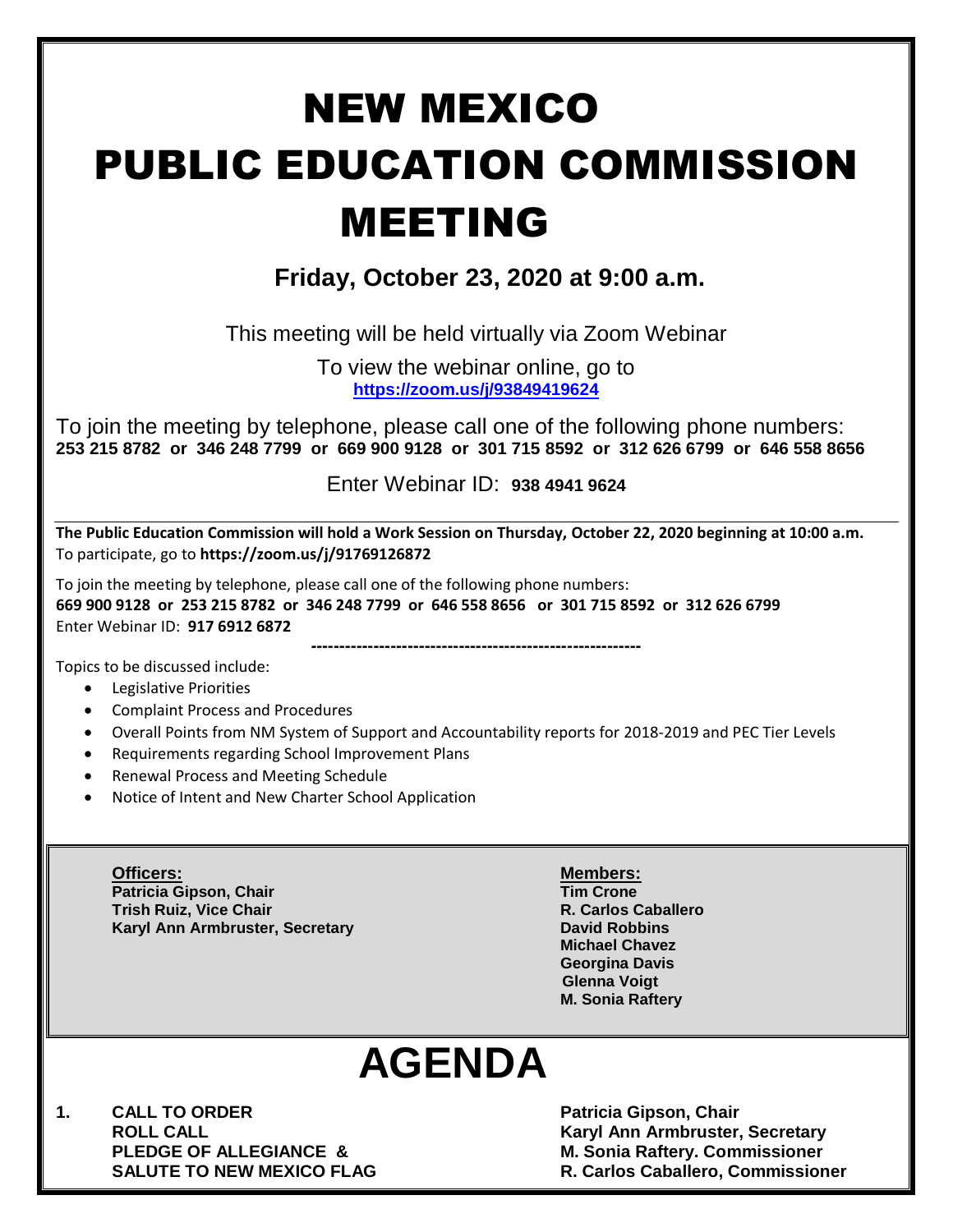#### **2. APPROVAL OF AGENDA**

#### **3. OPEN FORUM**

*Public comments and observations regarding education policy and governance issues, as well as the strategic plan for education, are heard at this time. (Time Limit will be at the discretion of the PEC Chair. Persons from the same group and having similar viewpoints are asked to select a spokesperson to speak on their behalf. Multiple and repetitious presentations of the same view will be discouraged and may be ruled out of order by the PEC Chair.)*

*Persons who wish to be heard during "Open Forum" are asked to join the meeting between 8:45 am and 9:00 am to sign in via the Chat room. Simply type your name, who you represent, the topic and indicate that you would like to speak during Open Forum. If you are only able to join via telephone, please join the meeting no later than 8:45 am as phone participants will be asked to identify themselves if they wish to speak. The sign-up for Open Forum and the Chat room will be closed at 9:00 am.*

#### **4. CONSENT AGENDA**

#### **A. Approval of PEC Minutes and Transcripts**

- 1. Approval of Summary Minutes for the September 17, 2020 PEC Virtual Work Session
- 2. Approval of Transcript for September 18, 2020 PEC Virtual Meeting
- 3. Approval of Summary Minutes for September 18, 2020 PEC Virtual Meeting

#### **B. Requests to Amend the Charter School Contract**

- 1. Governing Board Membership Changes
	- a. Altura Preparatory School
	- b. Dzit Dit Lool School of Empowerment Action and Perseverance (DEAP)
	- c. Explore Academy
	- d. La Tierra Montessori
	- e. The Montessori Elementary and Middle School
	- f. Monte del Sol Charter School
- 2. Change of Head Administrator
	- a. La Academia Dolores Huerta
- 3. Change of Business Manager
	- a. Monte del Sol
- 4. Change of Foundation Membership
	- a. Estancia Valley Classical Academy
- 5. Change of ByLaws
	- a. Albuquerque Institute of Math and Science @ UNM
	- b. Media Arts Collaborative Charter School

#### **5. REPORT FROM OPTIONS FOR PARENTS & THE CHARTER SCHOOL DIVISION—DISCUSSION AND POSSIBLE ACTIONS**

- **A. Charter School Division Updates**
- **B. Amendment Concerns** 
	- 1. Dzit Dit Lool School of Empowerment Action and Perseverance (DEAP)
	- *2.* Monte Del Sol Charter School
- **C. Highlights and Appreciations**